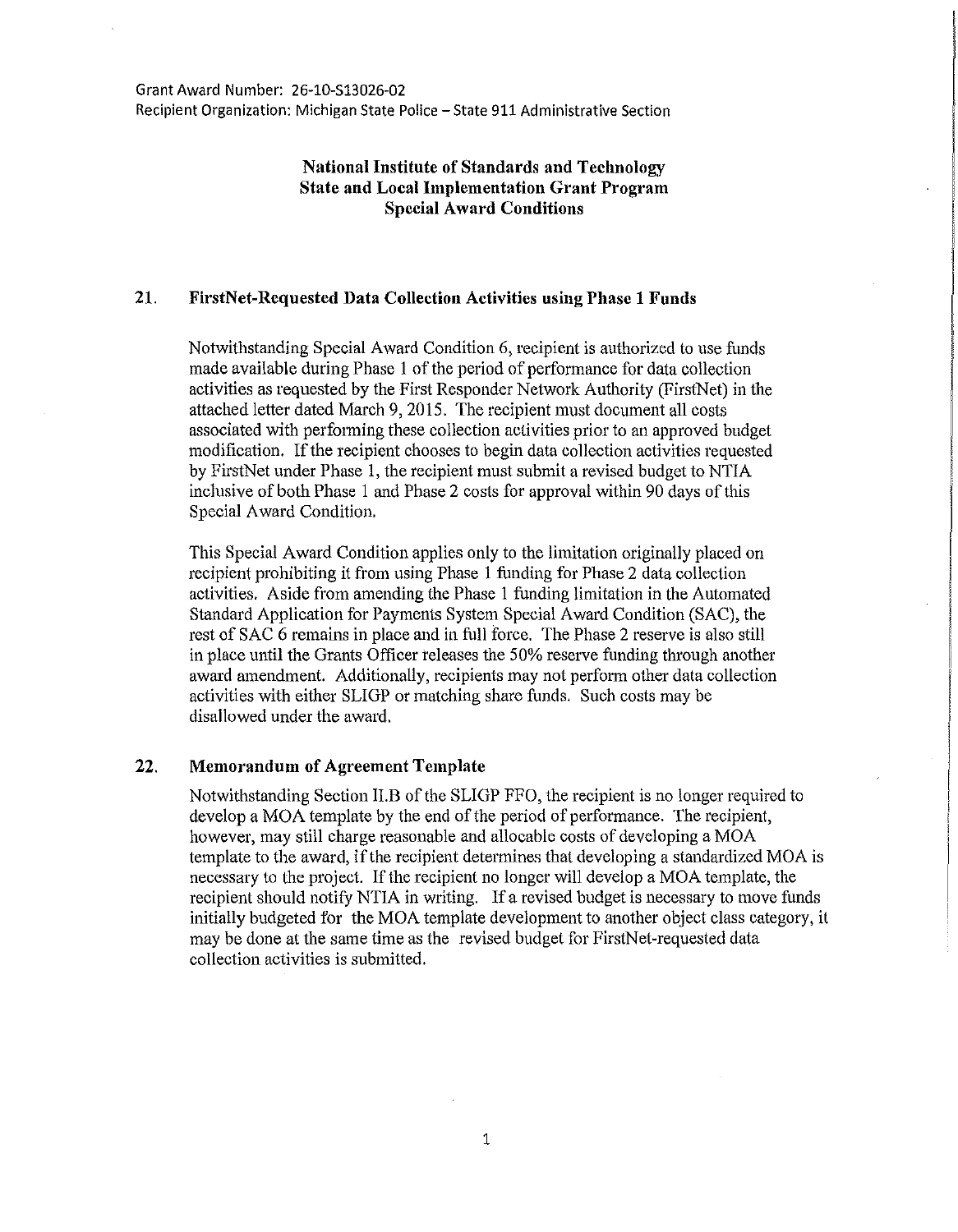

March 9, 2015

The Honorable Lawrence E. Strickling Assistant Secretary for Communications and Information U.S. Department of Commerce 1401 Constitution Avenue, N. W. Washington, D.C. 20230

RE: SLIGP Second Phase - Finalized Data Collection Elements

Dear Assistant Secretary Strickling:

The First Responder Network Authority (FirstNet) has confirmed its approach to data collection for the second phase of the State and Local Implementation Grant Program (SLIGP) following meetings with, and the receipt of input from, the Stale Single Points of Contact (SPOCs). Based on the processes and anticipated timing for the development of the Comprehensive Network Solution(s) Request for Proposal and State Plans for building, operating, and deploying the nationwide public safety broadband network, along with the feedback from many SPOCs, FirstNct has concluded that the attached data collection elements are those that would be useful for the second phase of SLIGP and will pursue accordingly.

The attached data elements arc intended to maximize the collection of stakeholder inputs for FirstNet's planning process to help shape the Nationwide Public Safety Broadband Network acquisition and ultimately the State Plans that are delivered to each Governor. In particular, FirstNet will request data from the States on five general topics:

- 1) Coverage- desired coverage areas and deployment phases
- 2) Users and Operational Areas- information on potential user base and their operational areas
- 3) Capacity Planning- information on applications and data usage
- 4) Current Providers / Procurement information on current service providers, plans, and potential barriers to adoption
- 5) State Plan Decision- documentation of the process and potential barriers for State Plan decision-making

I thank you for your prompt attention to this matter and, as always, look forward to our ongoing partnership on SLIGP endeavors.

Sincerely TJ Keynedy

Active Executive Director First Responder Network Authority

cc: Stephen Fletcher, Associate Administrator for Public Safety National Telecommunications and Information Administration